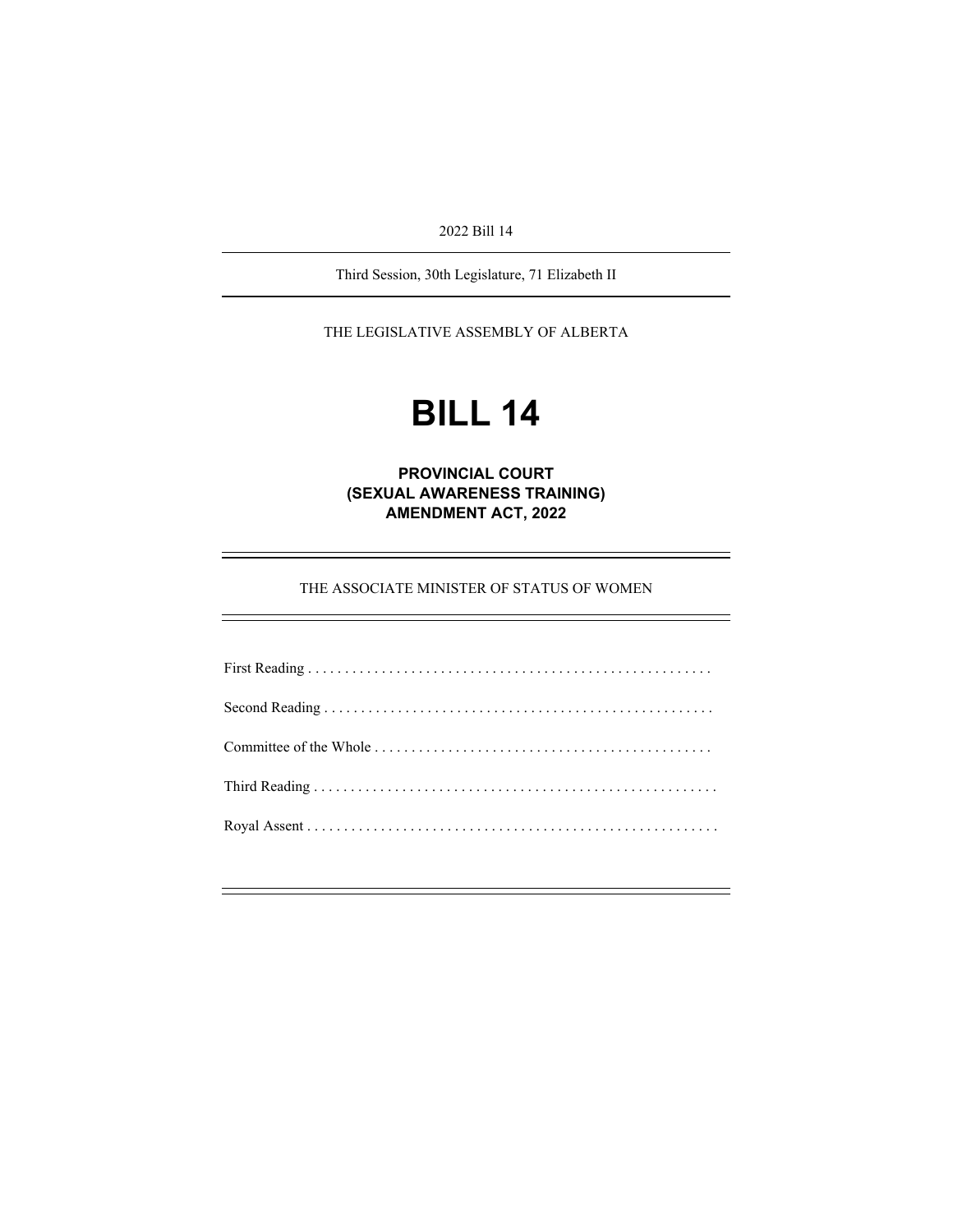*Bill 14* 

# **BILL 14**

## 2022

## **PROVINCIAL COURT (SEXUAL AWARENESS TRAINING) AMENDMENT ACT, 2022**

*(Assented to , 2022)* 

HER MAJESTY, by and with the advice and consent of the Legislative Assembly of Alberta, enacts as follows:

#### **Amends RSA 2000 cP-31**

**1 The** *Provincial Court Act* **is amended by this Act.** 

#### **2 Section 1 is amended by renumbering clause (a) as clause (a.01) and by adding the following before clause (a.01):**

 (a) "appointment eligibility list" means the list of persons who have been recommended for appointment as a judge through the review process provided for in section 32(a) of the *Judicature Act* and the process established by the Minister of Justice and Solicitor General;

### **3 Section 9.1(2) is repealed and the following is substituted:**

- **(2)** No person may be appointed as a judge unless the person
	- (a) is a Canadian citizen, and
	- (b) has completed education in sexual assault law and social context issues.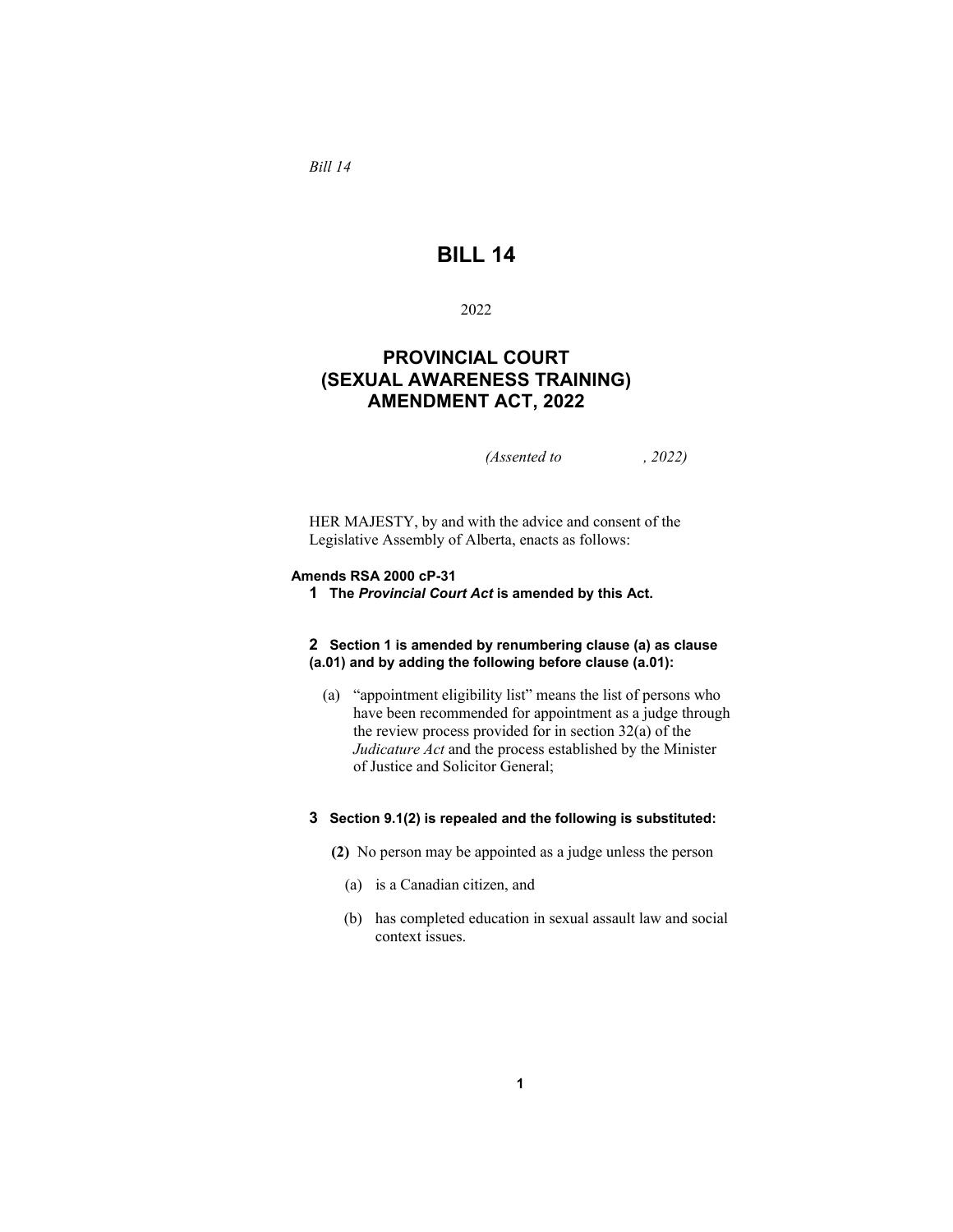## **Explanatory Notes**

**1** Amends chapter P-31 of the Revised Statutes of Alberta 2000.

**2** Adds definition.

**3** Section 9.1(2) presently reads:

*(2) No person other than a Canadian citizen may be appointed a judge.* 

**1** Explanatory Notes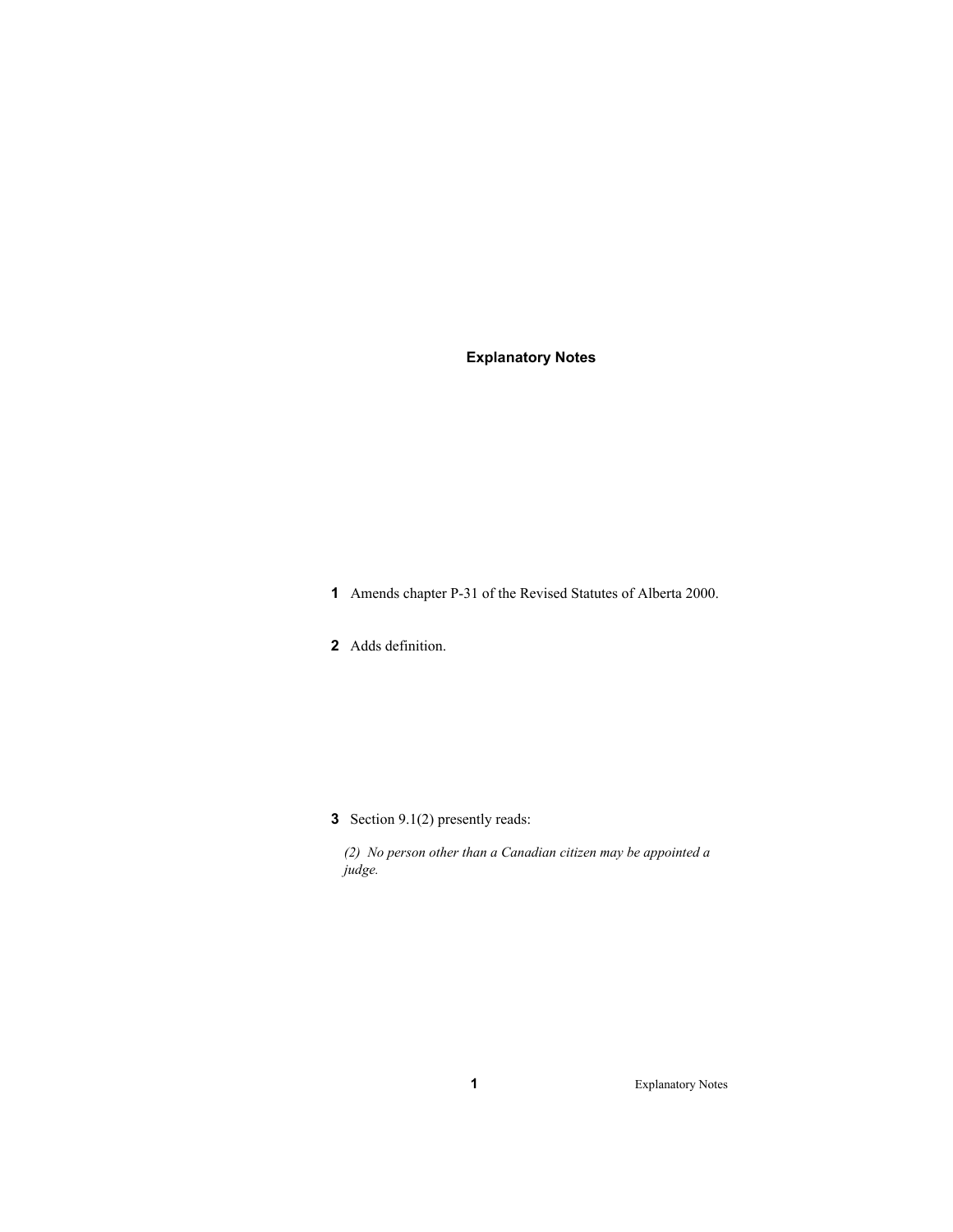**(2.1)** Despite subsection (2), a person who is on the appointment eligibility list at the time that this subsection comes into force may be appointed as a judge if the person is a Canadian citizen and undertakes to complete education in sexual assault law and social context issues after being appointed.

**4 This Act comes into force on Proclamation.**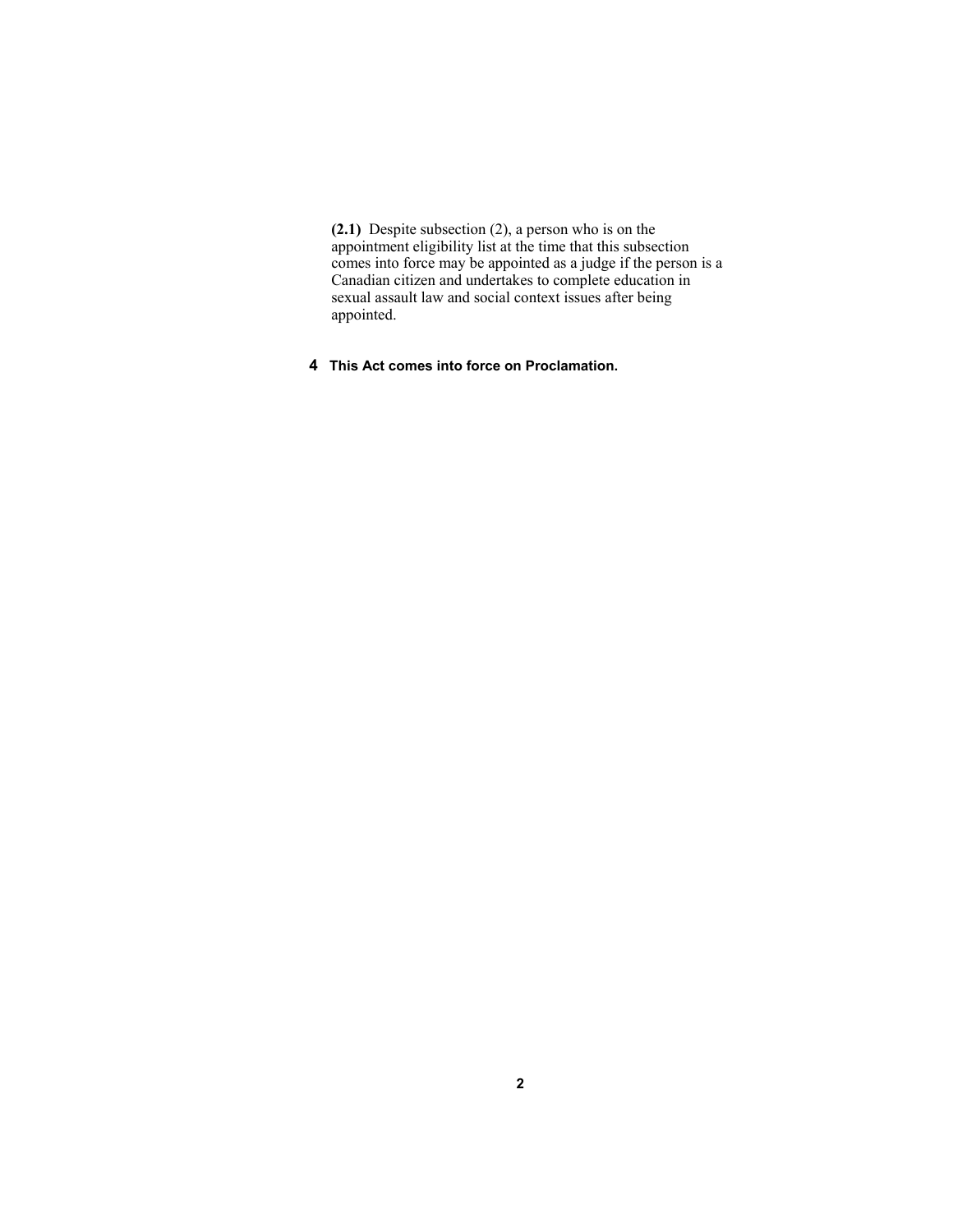Coming into force.

Explanatory Notes